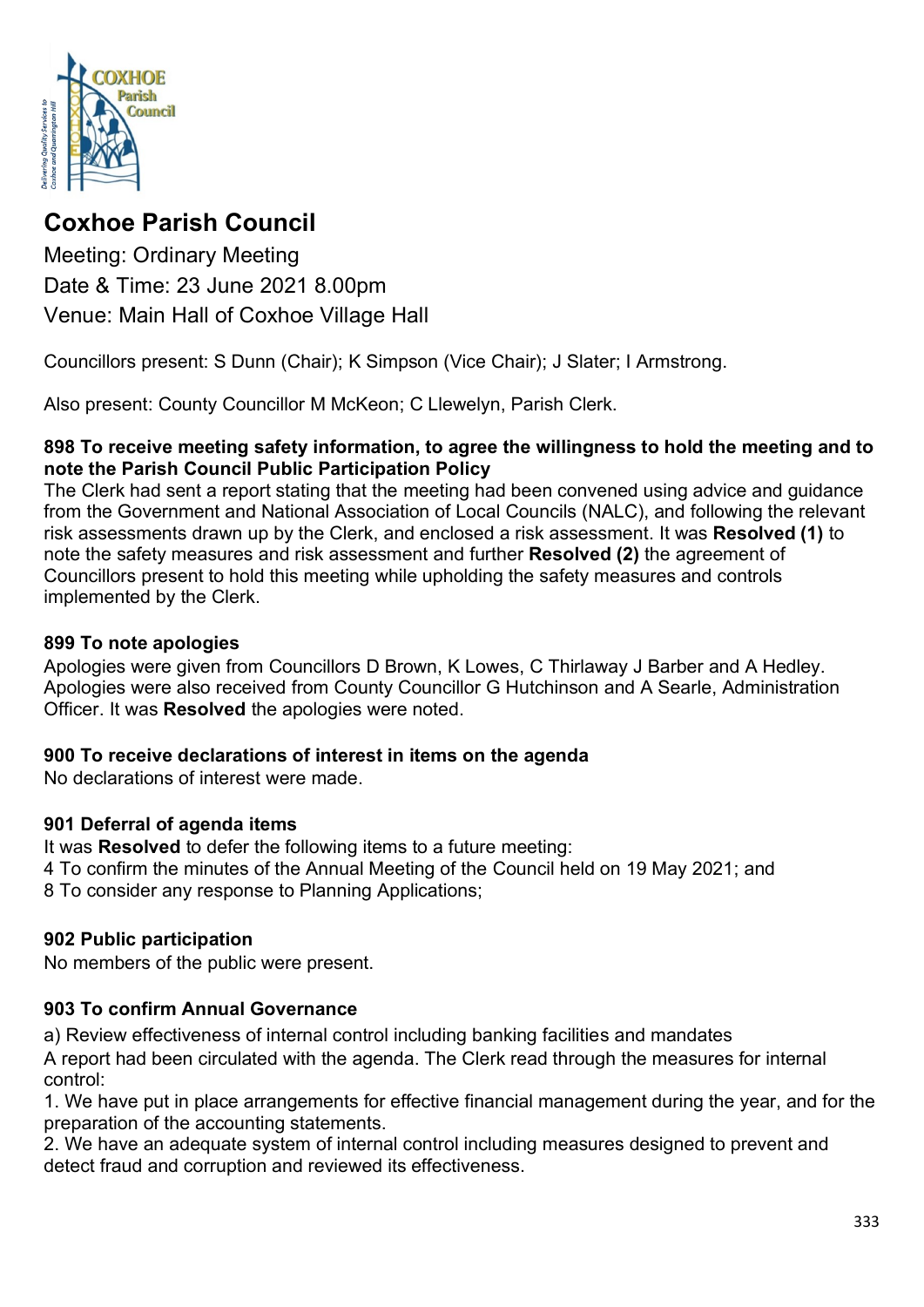3. We took all reasonable steps to assure ourselves that there are no matters of actual or potential non-compliance with laws, regulations and Proper Practices that could have a significant financial effect on the ability of this authority to conduct its business or manage its finances.

4. We provided proper opportunity during the year for the exercise of elector's rights in accordance with the requirements of the Accounts and Audit Regulations.

5. We carried out an assessment of the risks facing this authority and took appropriate steps to manage those risks, including the introduction of internal controls and/or external insurance cover where required.

6. We maintained throughout the year an adequate and effective system of internal audit of the accounting records and control systems.

7. We took appropriate action on all matters raised in reports from internal and external audit 8. We considered whether any litigation, liabilities or commitments, events or transactions, occurring either during or after the year-end, have a financial impact on this authority and, where appropriate, have included them in the accounting statements.

It was **Resolved (1)** the internal control measures were noted and agreed. It was further **Resolved (2)** to confirm the Clerk is the Responsible Finance Officer for the financial year 2021 to 22.

It was **Resolved** to approve and agree the banking facilities as follows:

**(3)** to note that the council holds a current account with Unity Trust and a savings account with Nationwide, and a credit card which is currently held by the Administration Officer.

**(4)** to note and approve the current bank administrators: Claire Llewelyn, Parish Clerk and Responsible Finance Officer; Angela Searle, Administration Officer (in progress) and the current authorisers and cheque signatories: Councillor Dunn; Councillor Lowes; Councillor Simpson; Councillor Thirlaway.

**(5)** to note the precept is being received in two tranches.

**(6)** to note the report.

b) Receive the Internal Audit Report

The Clerk had circulated the internal audit report upon receipt and with the agenda. The Internal Auditor had found no issues or actions to be taken. It was **Resolved** the Internal Audit Report is noted.

c) Approve Section 1 (Annual Governance Statement 2020 to 21) of the Annual Return All sections of the Annual Governance Statement had been circulated with the agenda. It was **Resolved** that the Annual Governance Statement is agreed.

d) Approve Section 2 (Accounting Statement 2020 to 21) of the Annual Return It was **Resolved** the Accounting Statement is agreed.

### **904 To consider other Financial Matters**

a) Finance Report, Bank Reconciliation and Payment Schedule

It was **Resolved (1)** to note the report.

The following payments from April and May were presented for approval:

June

| N <sub>0</sub> | Payee      | Description                                            | Amount    |
|----------------|------------|--------------------------------------------------------|-----------|
|                | $1.$ Staff | <b>Salaries</b>                                        | £3,305.53 |
|                | 2. NEST    | <b>Employer &amp; Employees' Pension Contributions</b> | £219.09   |
|                | 3. HMRC    | <b>Employer Liabilities</b>                            | £724.63   |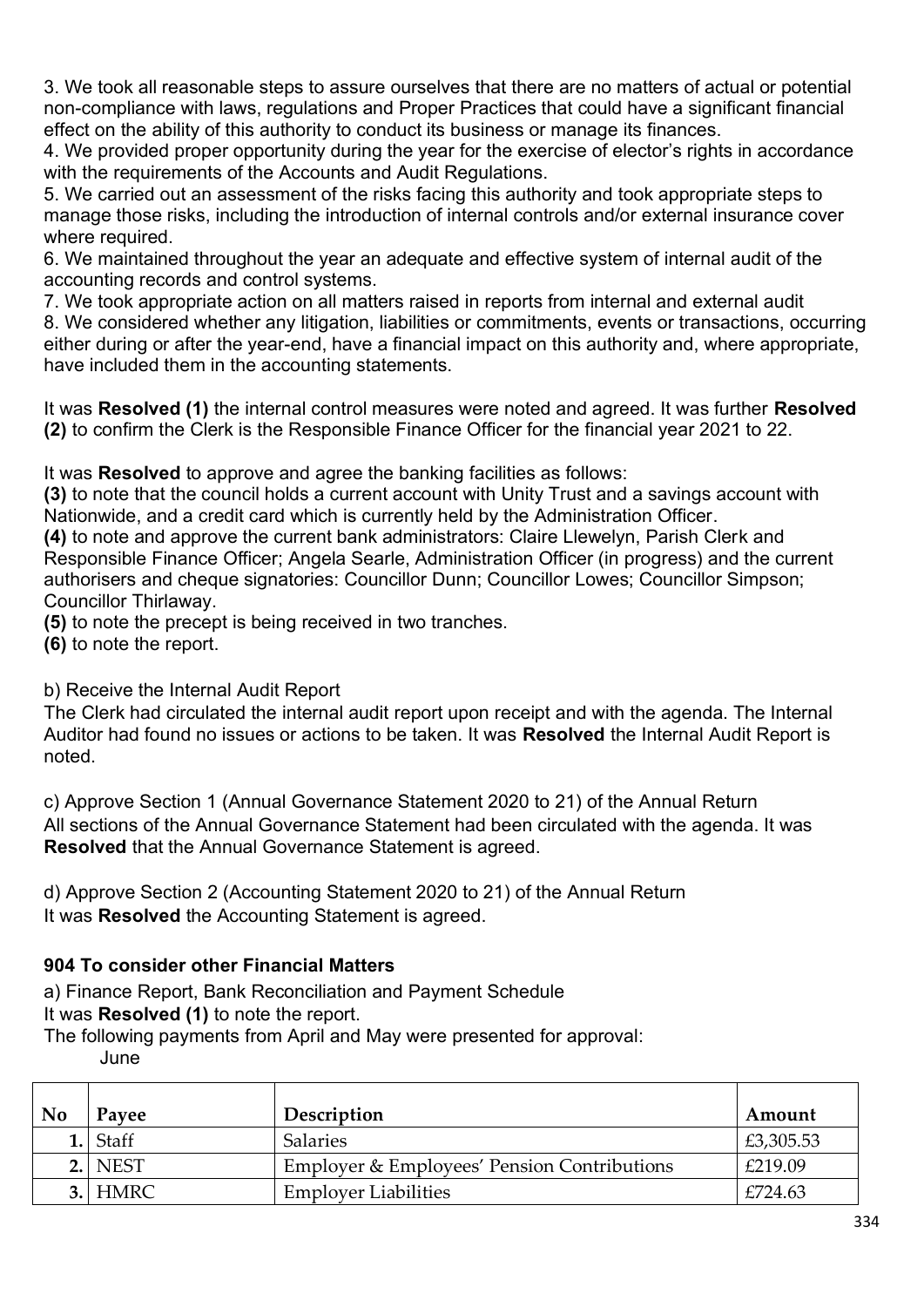| 4. | SE Landscaping        | Grounds Maintenance Contract                   | £884.90   |
|----|-----------------------|------------------------------------------------|-----------|
| 5. | <b>BT</b>             | Landline & internet                            | £52.92    |
| 6. | <b>ITC</b>            | Sophos Internet Security & One drive storage   | £10.80    |
| 7. | Vodafone              | 3 x Mobile Phones                              | £51.69    |
| 8. | <b>Scottish Power</b> | Memorial Garden Lighting                       | £11.00    |
| 9. | <b>Total Business</b> | Photocopier Usage                              | £21.12    |
|    | 10 Cloud Next         | Domain Name Hosting                            | £47.98    |
|    | 11 Wave Water         | Quarrington Hill Allotments Water              | £27.04    |
|    | 12 Thom Marley        | Boxing Coaching for Youth Clubs (grant funded) | £50.00    |
|    | Boxing & Fitness      |                                                |           |
|    |                       |                                                |           |
|    | 13 Gordon Fletcher    | <b>Internal Audit</b>                          | £300.00   |
|    | 14 Parsons Containers | Container (part grant funded)                  | £2,766.00 |
|    | 15 Mano Mano          | Wall Mounted Postbox for Parish Office         | £16.99    |
|    | 16 Spar               | Mobile phone Topup                             | £15.00    |
|    | 17 Amazon             | Stationery                                     | £14.50    |
|    | 18 Amazon             | Hand sanitiser                                 | £11.00    |
|    | 19 Amazon             | Stationery                                     | £24.95    |
|    | 20 Microsoft          | 365 Subscription                               | £5.99     |
|    | 21 Zoom               | Zoom Subscription                              | £14.39    |
|    | 22 Lloyds             | Monthly Fee                                    | £3.00     |

Payments are gross unless indicated otherwise.

Section 137 payments are marked as such.

### It was further **Resolved (2)** to approve the payments.

#### b) Budget

The Clerk had circulated and tabled a budget document with projections and notes. It was **Resolved (1)** to note the budget had been circulated. It was **Resolved (2)** to defer discussion of the budget.

### **905 To consider Land, Buildings and Open Spaces**

a) To consider the Council's position regarding the Old School Site

The Clerk had circulated an informal report from the financial adviser which was tabled for the meeting. It was **Resolved (1)** to note the information. It was **Resolved (2)** to note that in accordance with a previous resolution the Clerk will seek further advice and a full report from the financial adviser.

b) To consider resolutions about Quarrington Hill Churchyard

A report had been circulated which was written by Councillor Dunn and the Clerk. The following were **Resolved:**

**(1)** to note the report and previous reports referenced, and further advice received from the Society of Local Council Clerks.

**(2)** that Coxhoe Parish Council resolves to fund the whole costs of the survey and request permission formally from Cassop cum Quarrington Parochial Church Council to carry out the survey.

**(3)** that if the survey is carried out and recommends closure with no further burials to be carried out for technical reasons, that the Parish Council supports the application for closure to the Ministry of Justice.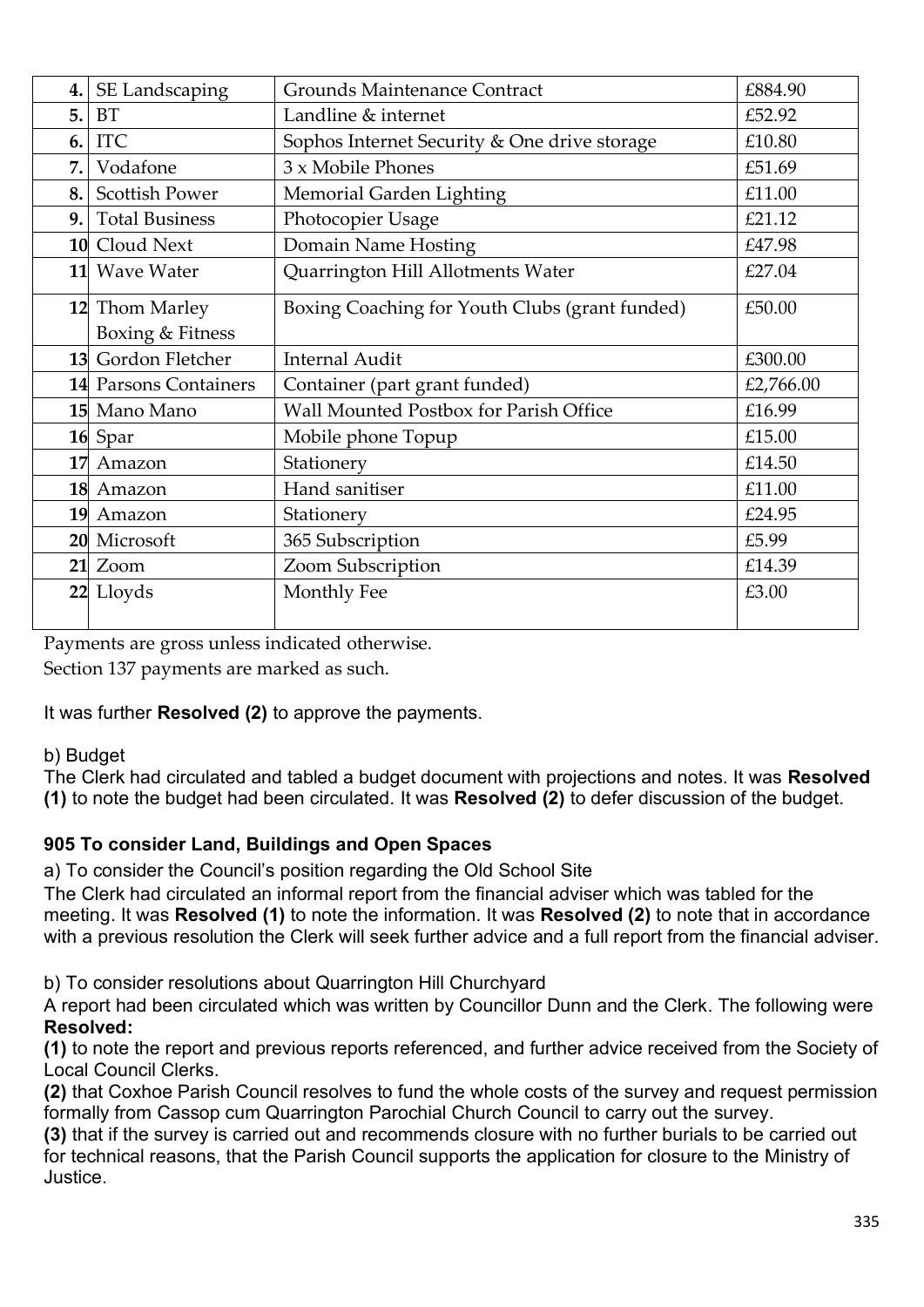**(4)** that if the survey is carried out and recommends that burials could continue to be carried out with acceptable risk and mitigations, that the Parish Council continues to oppose the application for closure to the Ministry of Justice.

**(5)** that if Cassop cum Quarrington Parochial Church Council object to the survey, the Parish Council will escalate this request to the Diocese and Bishop.

**(6)** to communicate the up-to-date information to residents via Facebook, website and Chronicle and facilitate their involvement in any consultation process with Ministry of Justice.

### **906 To confirm delegation arrangements to the Clerk during continuing pandemic restrictions**

It was **Resolved** to continue delegation resolved on 23 March 2020 to the Clerk, in consultation with the Chair or Vice Chair where she deems appropriate, until the Council decides otherwise, to do anything expedient and necessary to ensure the continuous business of the Council and to deal with mandatory undertakings in order to prevent the authority from incurring liability during the period that the delegation is applicable, and to re-adopt or update Parish Council policies if necessary, to be brought to the Council as soon as reasonably practicable.

### **907 To confirm the date and time of the next Ordinary Meeting**

The Clerk had sent a report including that she would call an Extraordinary Meeting if needed. It was **Resolved (1)** to note the report and **Resolved (2)** the next meeting will be the Ordinary Meeting on Monday 2 August at 6.30pm.

### **908 To consider a resolution that the following items were classified as being of a confidential nature in accordance with Section 1(2) of the Public Bodies (Admission to Meetings) Act 1960. At this point of the agenda, if agreed, all members of the press and public were asked to leave the meeting.**

At this point of the agenda, it was **Resolved** that all members of the press and public were asked to leave the meeting in accordance with Section 1(2) of the Public Bodies (Admission to Meetings) Act 1960.

County Councillor McKeon left the meeting at this point.

### **909 To agree action on Parish Council operational matters**

The Clerk had sent a report including ACAS advice. The Parish Council regrettably noted the resignation of A Searle, Administration Officer, and thanked her for her hard work with the Parish Council. Discussion took place over the budget and projections of reserves, internal and external recruitment and human resources advice.

### The following were **Resolved**:

- **(1)** the report was noted.
- **(2)** to agree the overall hours for Officers at up to 65 per week.
- **(3)** to approve the Chair and Vice Chair to discuss her working hours with the Clerk.

**(4)** to approve the job description and person specification, noting the Clerk will review in the light of increased hours.

**(5)** to delegate to the Clerk to manage the recruitment process working with Councillors who wish to be involved in external recruitment to the Administration Officer post.

**(6)** to agree the structure and the hours, pay rate and the job description for Youth Team Leader as presented in the report.

**(7)** that the Council will undertake internal recruitment initially from the pool of existing staff, and posts will be advertised externally if they are not filled through the internal recruitment process.

**(8)** Delegate to the Clerk, in consultation with the Chair and Vice Chair and the Chair of Human

Resources Committee, to undertake any required recruitment to other posts as appropriate and in the